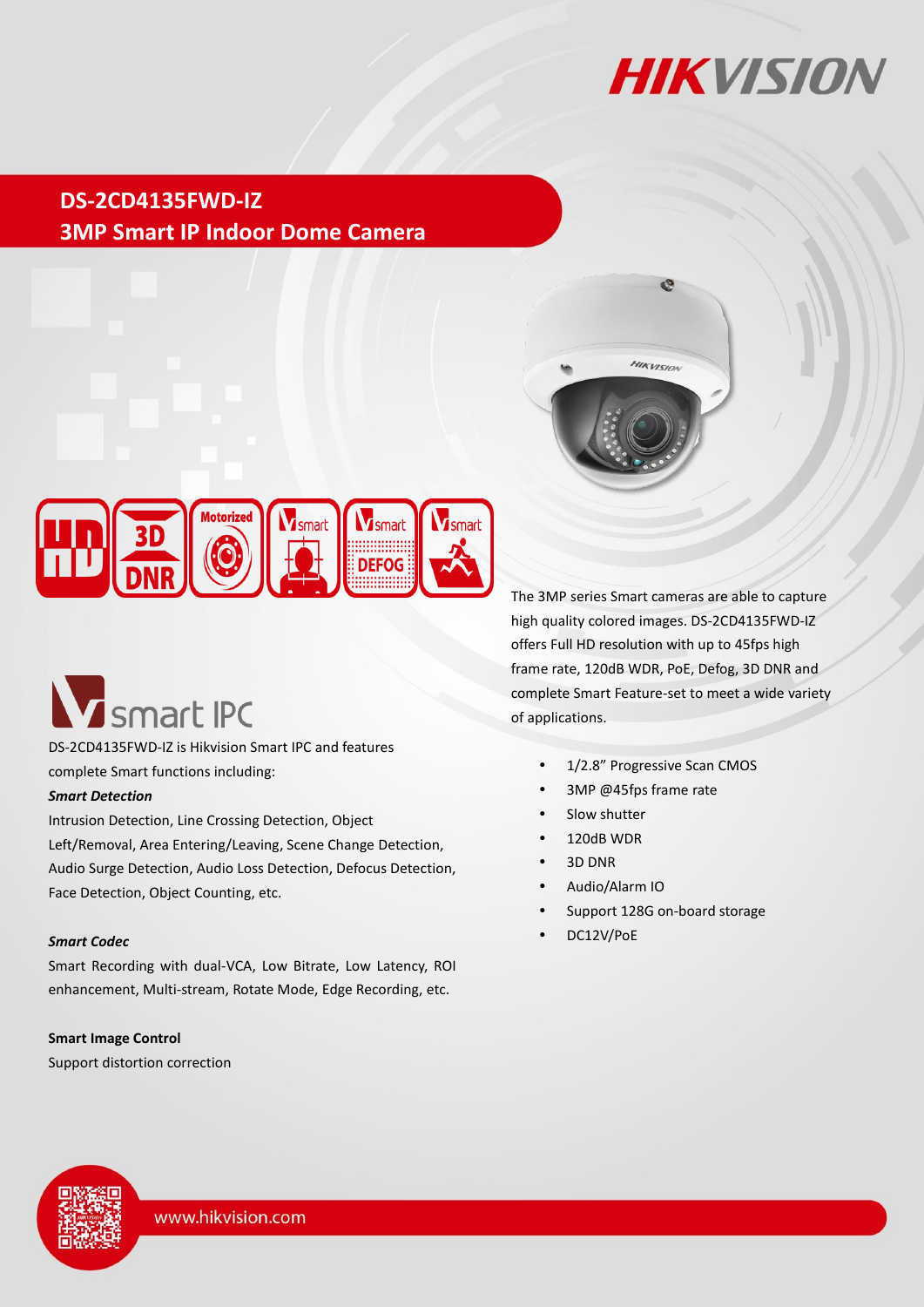### **Key Features**

#### **Smart**

- 6 behavior analysis, 4 exception detections, 1 recognition, 1 statistic function.
- **•** Smart recording: Support edge recording and dual-VCA.
- Smart encoding: Support low bit rate; low latency; ROI enhance encoding
- Smart lens options: AF lens

#### **Image**

- HD 2048 x 1536@45fps
- **•** Supports image distortion correction
- Support rotate mode, suitable for environment as corridor.
- Support regional cropping, details can be seen with low bandwidth.
- Code smoothness setting for different requirements of image quality and fluency.
- Support H.264/MJPEG video compression, multi-level video quality configuration; support Basic/Main/High Profile H.264 encoding complexity.
- Multiple OSD color: Black & white self-adaptive; Custom
- 120dB WDR is supportable for backlight environment.
- Support defog, BLC, HLC.

### **Infrared**

- **•** Irradiation distance is up to 30m
- Smart IR, prevent over-exposure in close distance

### **System**

- Support ONVIF (profile S/profile G), CGI, PSIA, ISAPI protocol.
- Support three streams, and Support 20 channels live view at the same time.
- AF automatic fast focus, maintain focused during zooming
- Anti-surge, anti-static, IK10 protection level.

### **Interface**

- Support standard 128G Micro SD/SDHC/SDXC card storage.
- Support 10M/100M/1000M Ethernet Port.
- Support Audio I/O, support dual channel stereo audio.
- Support Alarm I/O
- Support CVBS analog output (4CIF resolution)

### **Security**

- Support three-level user authentication management, user and password authorization, IP address filtering and anonymous access.
- Support security certificate as HTTPS, SSH; support creating certificate.
- Basic and digest authentication is supportable in IE configuration
- Lock user IP for many times error login

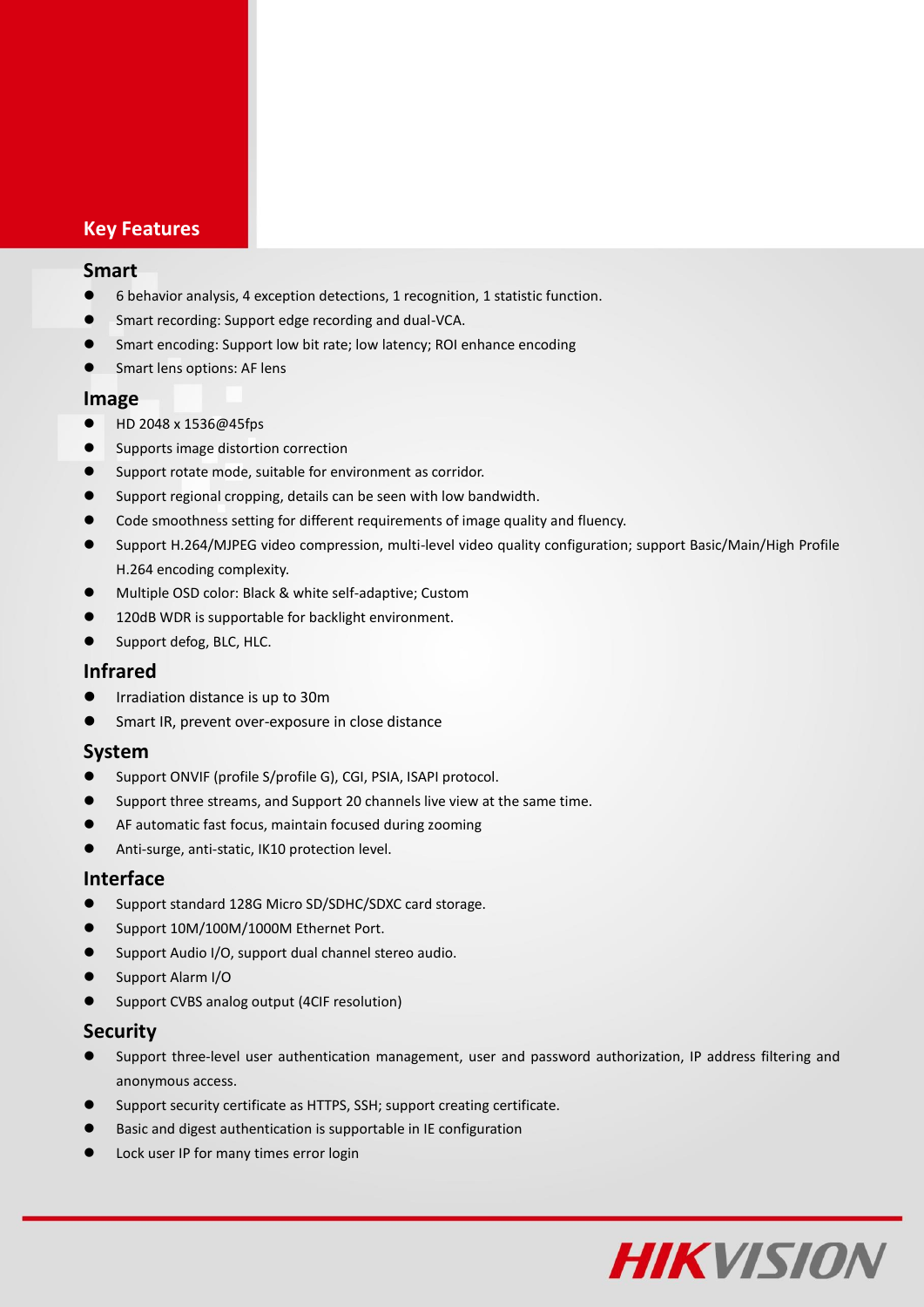# **DS-2CD4135FWD-IZ 3MP Smart IP Indoor Dome Camera**

*Camera*



## **Specification**

| camera                       |                                                                                                                                          |  |
|------------------------------|------------------------------------------------------------------------------------------------------------------------------------------|--|
| Image Sensor                 | 1/2.8" Progressive Scan CMOS                                                                                                             |  |
| Min. Illumination            | 0.005 Lux @(F1.2,AGC ON), 0.007 Lux @(F1.4,AGC ON), 0 Lux with IR                                                                        |  |
| <b>Shutter Speed</b>         | $1s \sim 1/100,000s$                                                                                                                     |  |
| <b>Slow Shutter</b>          | Support                                                                                                                                  |  |
| Lens/Lens mount              | 2.8-12mm @ F1.4, 94.5°~30.5°/014                                                                                                         |  |
| Auto-iris                    | DC drive                                                                                                                                 |  |
| Day & Night                  | IR cut filter with auto switch                                                                                                           |  |
| <b>WDR</b>                   | 120dB                                                                                                                                    |  |
| <b>Compression Standard</b>  |                                                                                                                                          |  |
| Video Compression            | H.264/MJPEG                                                                                                                              |  |
| $H.264$ Type                 | Baseline Profile / Main Profile / High Profile                                                                                           |  |
| Video Bit Rate               | $32$ Kbps $-16$ Mbps                                                                                                                     |  |
| <b>Audio Compression</b>     | G.711/G.722.1/G.726/MP2L2                                                                                                                |  |
| <b>Audio Bit Rate</b>        | 64Kbps(G.711) / 16Kbps(G.722.1) / 16Kbps(G.726) / 32-128Kbps(MP2L2)                                                                      |  |
| <b>Image</b>                 |                                                                                                                                          |  |
| Max. Resolution              | 2048 x 1536                                                                                                                              |  |
| <b>Frame Rate</b>            | 50Hz: 45fps(2048 × 1536), 50fps@(1920 × 1080, 1280 x 720)<br>60Hz: 45fps(2048 × 1536), 60fps@(1920 × 1080, 1280 x 720)                   |  |
| <b>Third Stream</b>          | Independent with Main Stream and Sub Stream, up to<br>50/60Hz: 10fps@1280 ×720                                                           |  |
| Image Enhancement            | BLC/HLC/3D DNR/ROI/Defog                                                                                                                 |  |
| <b>Image Setting</b>         | Rotate Mode, Saturation, Brightness, Contrast, Sharpness adjustable by client software or web<br>browser                                 |  |
| <b>Distortion Correction</b> | Support                                                                                                                                  |  |
| <b>Regional Cropping</b>     | Support                                                                                                                                  |  |
| Day/Night Switch             | Auto/Schedule/Triggered by Alarm In                                                                                                      |  |
| Picture Overlay              | LOGO picture can be overlaid on video with 128x128 24bit bmp format                                                                      |  |
| <b>Network</b>               |                                                                                                                                          |  |
| Network Storage              | NAS (Support NFS, SMB/CIFS), ANR                                                                                                         |  |
| Alarm Trigger                | Motion detection, Tampering alarm, Network disconnect, IP address conflict, Storage exception                                            |  |
| Protocols                    | TCP/IP, UDP, ICMP, HTTP, HTTPS, FTP, DHCP, DNS, DDNS, RTP, RTSP, RTCP, PPPOE, NTP, UPnP, SMTP,<br>SNMP, IGMP, 802.1X, QoS, IPv6, Bonjour |  |
| Security                     | User Authentication, Watermark, IP address filtering, Anonymous access                                                                   |  |
| Standard                     | ONVIF(PROFILE S, PROFILE G), PSIA, CGI, ISAPI                                                                                            |  |
| <b>Interface</b>             |                                                                                                                                          |  |
|                              |                                                                                                                                          |  |
| Audio                        | 1-ch 3.5 mm audio in( Mic in/Line in)/out interface                                                                                      |  |
| Communication<br>Interface   | 1 RJ45 10M/100M/1000M Ethernet port, 1 RS-485 interface                                                                                  |  |
| Alarm                        | 1 input, 1 output (up to DC24V 1A or AC110V 500mA)                                                                                       |  |
| Video Output                 | 1Vp-p composite output (75 $\Omega$ /BNC)                                                                                                |  |
| On-board storage             | Built-in Micro SD/SDHC/SDXC slot, up to 128 GB                                                                                           |  |